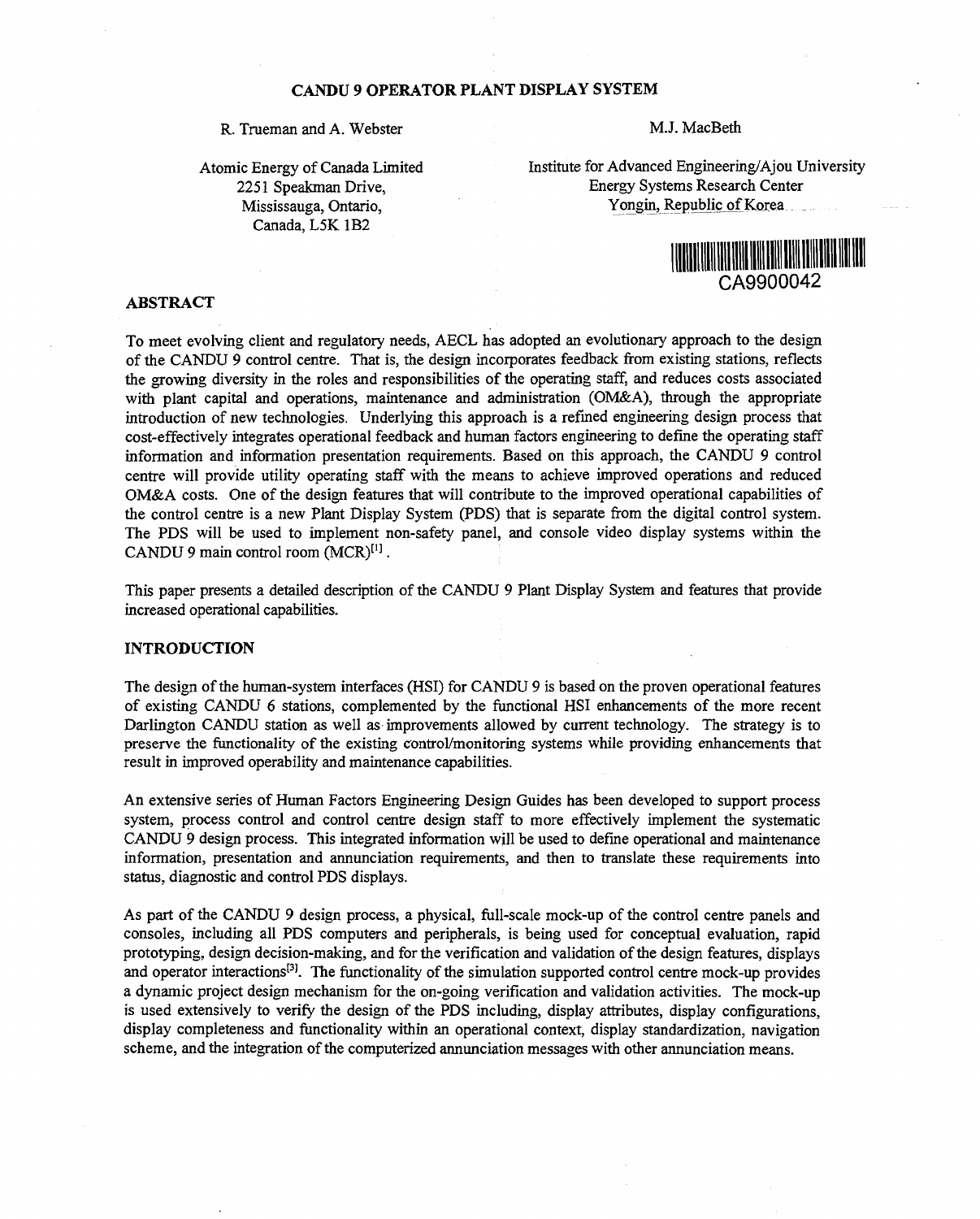### **ADVANCED DESIGN FEATURES**

The CANDU 9 PDS provides utility operations and maintenance staff with a centrally located, integrated control/monitoring/diagnostic/annunciation interface to the plant processes. These features are provided through a combination of proveness, systematic design with human factors engineering and enhanced operating features which applies available and mature technologies to identified design features. The CANDU 9 design includes a major evolutionary design change from previous CANDUs, the separation of the plant control and display/annunciation features formerly provided by the central digital control computers (DCC). This CANDU 9 control/display function separation provides control in the Distributed Control System  $(DCS)^{[4]}$  and display/computerised annunciation in the plant display system (PDS). This strategy allows powerful non-proprietary computers without application memory constraints or execution limits to provide extensive control, display, diagnostic and computerised annunciation enhancements within an open architecture. A further advantage of this design approach is to allow approved and administered display and annunciation software changes to be implemented during plant operations, without causing any impact upon the plant control software by the inadvertent introduction of control problems minimising the extent of necessary software reviews and validation checks. The following two figures depict the evolution from past practice to the present CANDU 9 design:



Figure 1: DCC Configuration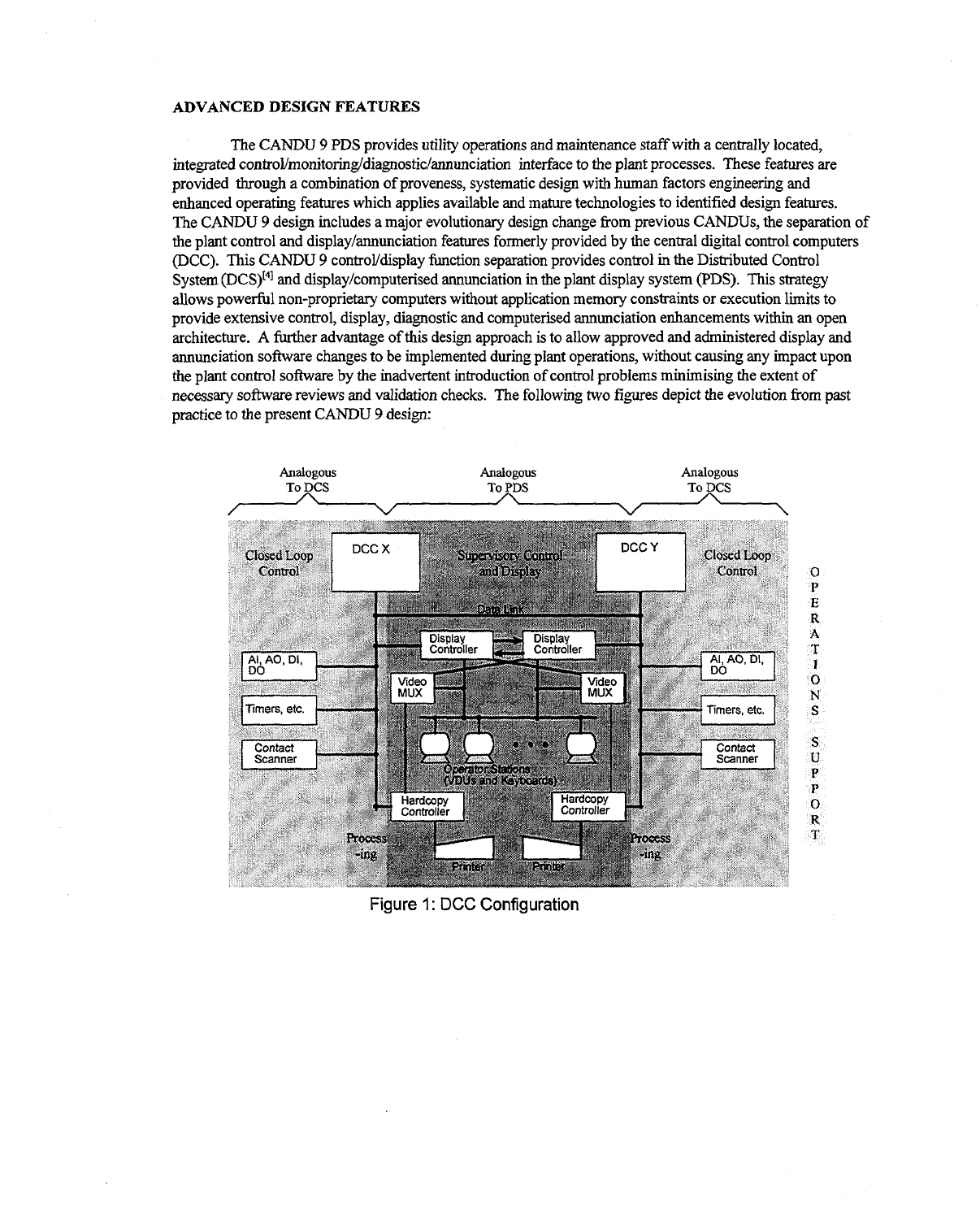

Figure 2: CANDU 9 HMI Configuration

### Significant CANDU 9 PDS design features include:

- Console Displays: The main control room consoles, (main operators console  $\&$  shift interrogation console), consists of an integrated display hierarchy combined with user friendly navigational tools which provides efficient access to all plant data.
- Panel VDU Displays: Panel PDS VDU's are provided to present overview displays of the plant system(s) allocated to that panel area.
- Plant-wide parameter signal database: A common plant-wide database (with necessary signal buffering) for systematic inter-system comparisons, monitoring,, diagnostics, displays and computerised annunciation.
- Extensive cross checking capability: To check similar process parameters amongst themselves, with the buffered, counterpart safety system parameters and as well as with unit state dependent 'signature' values obtained from previous known steady state conditions.
- Powerful and flexible annunciation system: To provide multiple alarm levels with alarm filtering, prioritising and interrogation to facilitate staff recognition of events and plant state.
- Predictive Maintenance Capability: To provide the capability to minimise unplanned outages due to plant process equipment failures.
- Computer 'System Health' Displays: Displays provided so that the occurrence and location of a faulted computer device can immediately be confirmed by the operator/maintainer.
- Redundancy Features: Redundancy for all major functional parts of the PDS will allow continued operation in the event of a failed hardware or software component
- Commissioning/Maintenance support: The PDS will provide flexible access to plant data for plant commissioning or maintenance outage uses

### Console Displays

The CANDU 9 control centre design includes a main operator console (MOC) located in front of the NSSS and BOP main control room panels with a shift interrogation console (SIC), which is a stand-up console located behind the MOC<sup>(1)</sup>. Three PDS VDUs mounted on the MOC are used to display current or short term historical data, and are also used for most power range operator control actions. Each of these VDU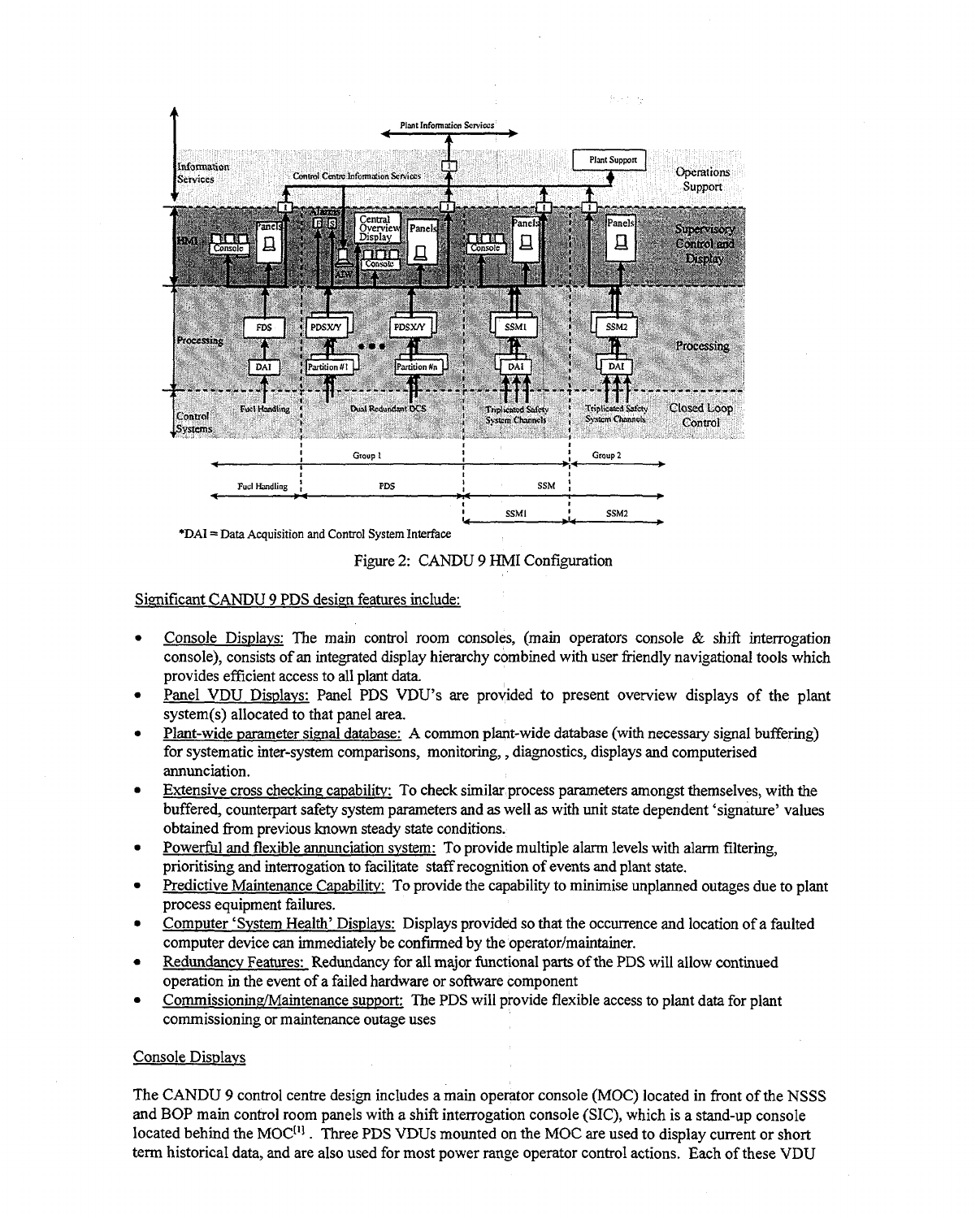display workstations are controlled from their own function keyboard and trackball allowing optimum flexibility in their use. These VDUs can be used to display any combination of data from the various DCS partitions, PDS , plant logged data interfaces, annunciation information, calculated values, and values transferred from the Fuel Handling Display System (FDS) and the Safety System Monitors (SSM). Note that the intention here is to access the buffered SSM data for comparison purposes.

The SIC is functionally identical to the MOC, with the exception that control actions from this console are normally inhibited. Back-up control capabilities at the SIC can be enabled by an annunciated keyswitch, allowing this console to act as a full function back-up to the MOC in case that console is unavailable.

A forth VDU display is also located on each of these consoles. This VDU, which is connected to the control centre information services, can be used for alarm interrogation, and to display any data in medium term historical data storage, and various plant reports and logs. This VDU can also display current or historical data received from other plant systems such as chemistry lab data, meteorological data, radiological data, site surveys, etc.

### Panel VDU Displays

The design mission, or default status of the panel displays is to normally present overview displays of the plant system(s) allocated to that panel area. However, each panel VDU is capable of displaying any data in the PDS data base, just like the console VDU displays.

A large centrally located VDU is provided on MCR panel 07 and is referred to as the central overview display. The central overview display facilitates increased operating staff awareness of plant state. The centrally located overview display indicates the status of the major station systems so that the general state of the plant is immediately recognised by operating staff upon first visual scan (e.g., following first entry to the MCR or glancing up from the MOC). Large scale indications ensure readability by staff in the control room from a distance of ten meters away from the panel mounted screen. Such conditions as operating at power, energy mismatches, shutdown hot, shutdown cold, guaranteed shutdown and the associated transition states will be emphasised and presented in an obvious manner. The overview display presents the unit status in a simple format so that comprehensive unit awareness is immediate and uncomplicated for operating staff who are able to concentrate on key indicators without 'tunnel vision' limitations which can occur with VDU monitoring.

Certain critical panel VDU displays form an integral part of the data gathering functionality from the DCS and/or plant data logging interfaces. In case of a PDS communication failure, which makes it impossible to communicate over the main PDS LAN(s) thus rendering the MOC and SIC inoperable, these panel displays, which are interfaced directly to the DCS or interface stations, can continue to operate, but will only be able to display data obtained from that connected interface station. The operator will still be able to monitor and control each major plant systems in this fashion from the respective system panel VDU displays allowing time for full integrated PDS functionality to be restored.

#### Plant-wide Parameter Signal Database

The PDS design provides one common plant-wide parameter database so that all safety (suitably buffered) and production plant signals are accessible for monitoring, checking, display and annunciation much more extensively than was possible in previous designs. This feature can largely unload the operators from routine parameter cross comparisons and panel checks in that diverse parameters for a system can be automatically compared on a low frequency background basis. However, the operational strategy would still include routine panel checks and comparisons by the operator as an independent data confirmation means. The signals input to this database will be suitably buffered so that the database does not present a common cause failure source. In this manner, signals from safety systems, process systems, plant electrical and so forth can be assessed for event reconstruction or analysis. This common database information will also be available on request from a higher level plant LAN for use by plant technical staff for event diagnosis, root cause assessments or for plant optimisation analysis activities. Access to this plant-wide data for service calculation purposes will allow extensive on-line or off-line support for such applications as chemical controls, heat sink management and electrical load management activities.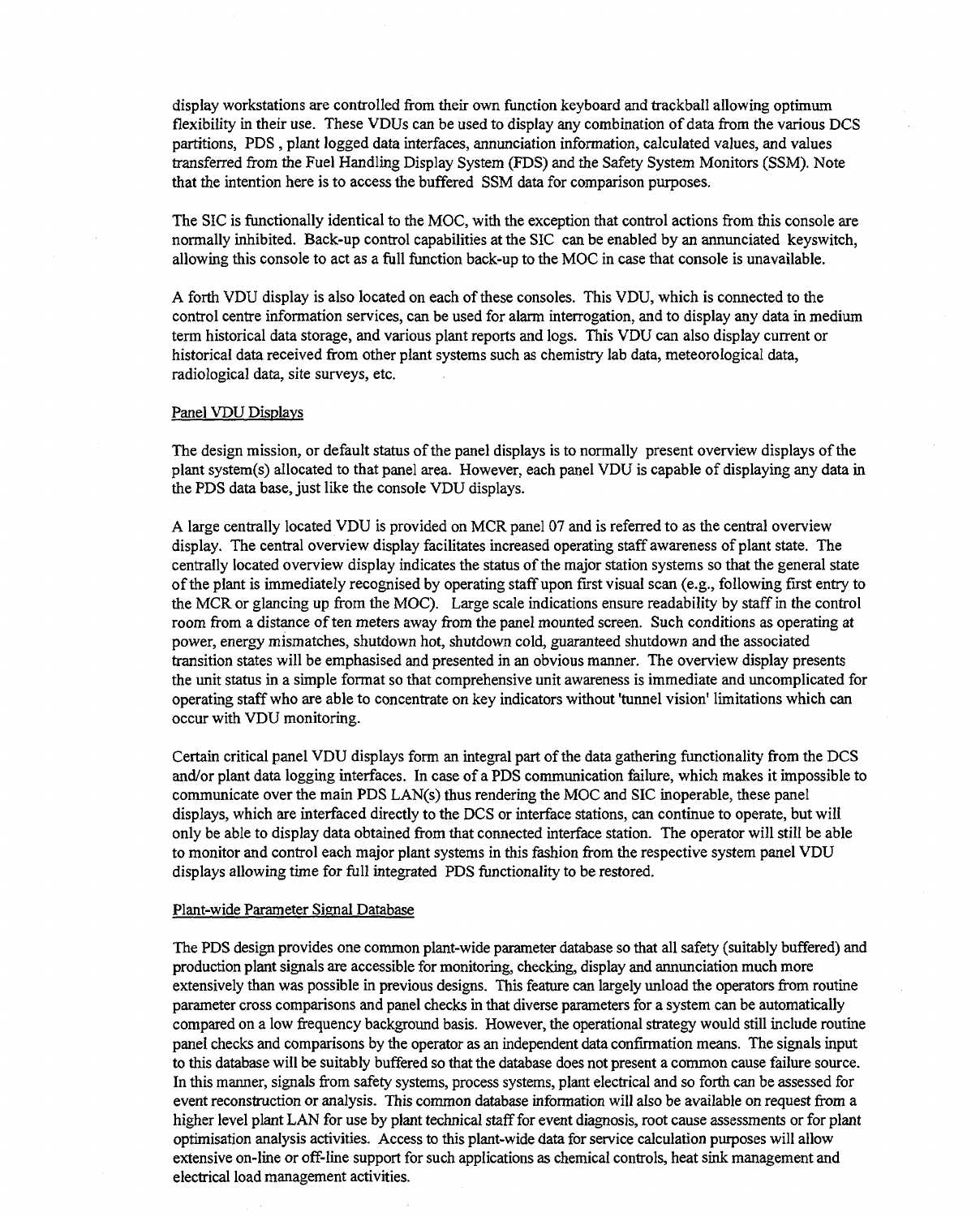Operability is further enhanced by a functional display system navigation philosophy which facilitates the operator's task of accessing and assimilating necessary plant information from the plant-wide database. Due design consideration has been given to the logical and relational parameters of interfacing systems so that operators can easily move laterally or vertically through the display hierarchy to call-up the desired display. The operator can navigate from plant overview to system to parameter/ device levels directly as well as moving from system to system, from associated device to device or from associated parameter to parameter. Display action points are presented as device icons, menus, flowsheet connectors, parameters or action buttons to accommodate operator personal preferences. The utilisation of a flexible navigation system for the plant display system allows custom information displays to be accessed in a simple, direct, convenient and logical manner by operations ,maintenance and technical staff.

#### Extensive Cross Checking

Any unexpected deviations (magnitudes and/or frequencies) (i.e. with selectable, tuneable values) of similar parameter values (or current values from previously stored parameter values associated with that plant operating state, called "signature values") can be configured to annunciate immediately alerting the operator, or maintainer as appropriate, of a potential off-normal condition. This extensive cross checking of similar process parameters amongst themselves, with the counterpart safety system parameters (suitably buffered) and as well as with 'signature' values obtained from known steady state conditions, detects apparently minor but potentially significant parameter signal degradations or deviations prior to failure consequences. Immediate follow-up reports summarising the parameter discrepancies, occurrence frequency/history and the extent of the variances is produced automatically to facilitate maintenance tasks and/or alternate operation strategies.

The extensive calculation capabilities of the plant display system with access to the plant-wide database provides selectable output data on a high frequency basis to ensure that plant state information and plant state change information is immediately available and available in a format which is discriminatory, recognisable and readable. The provision of this type of early information allows very orderly operator responses to impending abnormal unit conditions with adequate lead times for maintenance or operations tasks to minimise the potential associated outage times or consequential damages.

#### Powerful and Flexible Annunciation System

The CANDU 9 computerised annunciation system has been designed to alert the operators of potential offnormal conditions, to clearly indicate the plant state and system event occurrences while providing a fast, user friendly procedural action follow-up aid. Two centrally located, large screen VDUs are provided for computerised annunciation purposes . One screen provides unit state change alarms while the second provides fault message annunciations. Multiple prioritised alarms with multiple setpoints (e.g. first warning, significant deviation, imminent actions, etc.) with pre-set filtering features provides extensive annunciation capabilities.

Combining the comprehensive plant parameter database with powerful computer processing and the station operating procedures database provides the opportunity to create a unique annunciation system. Adequate information is available to assess the plant and system state for a wide variety of conditions. A considerable portion of the event diagnosis that is completed during event evaluation and recognition for annunciation processing allows the option of high confidence action operating strategy entry point recommendations to be made. As well, this feature provides data compilation that can be used to assess device performance and parameter validity when fed into a maintenance diagnostic analysis. This reliable, user friendly and powerful annunciation system with alarm filtering, prioritising and interrogation features facilitates the recognition of events, plant state and the corresponding required corrective procedural actions by operations or maintenance staff<sup>[5]</sup>.

#### Predictive Maintenance

By applying a combination of the previously discussed features of the PDS ( e.g. plant wide data integration, systematic parameter cross checking, comprehensive signal degradation detection and dynamic device performance verification tests), the PDS can provide plant maintenance and technical staff with the capability for improved technical surveillance and predictive maintenance*[2] .* The PDS design provides the required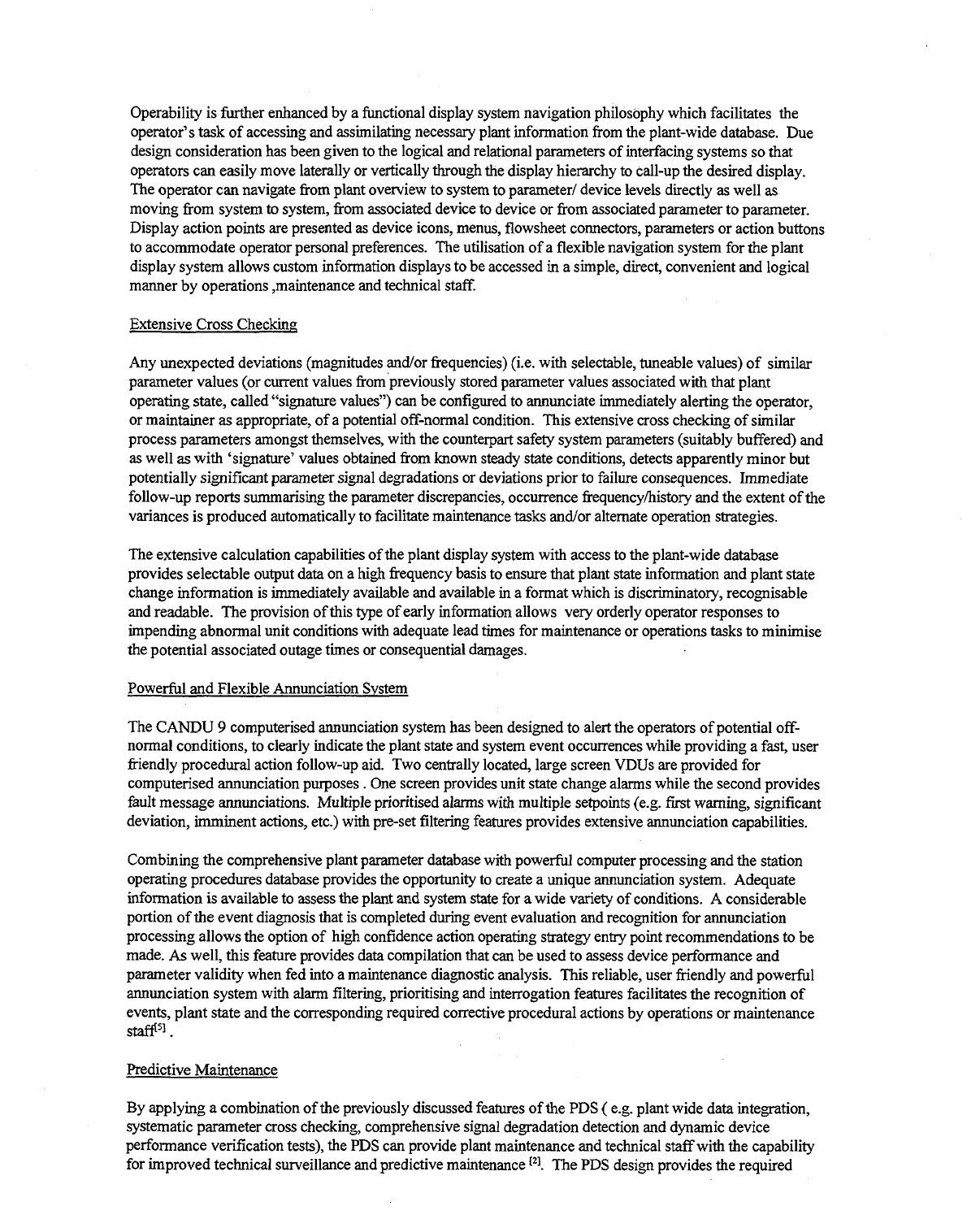device performance data thus allowing for the capability of improved maintenance/diagnostic checks to give early information with adequate lead time to allow systematic issue resolution prior to unit operability impact. For example, the annunciation and documentation of an apparently minor signal degradation allows the follow-up implementation of a proactive maintenance and operations strategy well before unit production goals are challenged so as to be able to maintain the desired plant operating margins.

The PDS design has powerful calculation capabilities and, when using values from the plant wide database, can provide immediate recognisable and readable output data on plant state information and apparently minor parameter change information. Automatically generated Maintenance Recommendation Reports (MRRs) can also be prepared on a scheduled basis or can be initiated on quantity or severity of the apparent discrepancies. This continual computerised plant data scrutiny can provide a reduction in station staff work load for system surveillance activities while improving the quality of the surveillance completed and minimising the time needed to produce the related follow-up report.

#### Computer 'System Health' Displays

The plant display system will be configured with 'system health' routines and displays so that the occurrence and location of a faulted control/display device can immediately be confirmed by the operator or maintainer. For example, if a redundant processor failed, the standby processor would assume control and the master/standby transfer would be annunciated on both the operation and the maintenance terminals. The background diagnostics routine would detect the processor failure and set a diagnostic status word linked to the processor address identifying both the device and the apparent fault. The details of this diagnosis accessed from the maintenance terminal are not of interest to the operator. However, the faulted device address is scanned by the 'system health' routine to flag that particular device as unavailable.

In human terms, once the initial master/ standby transfer alarm annunciates, the operator could call-up the associated 'system health' display to identify that the control/display processor for a specific control segment has failed. The provision of maintenance diagnostic features providing control and display system information which facilitates the rapid recognition, identification, location and correction of system faults reduces the mean time to repair (MTTR) for that system. The CANDU 9 design strategy is to provide the immediate identification and diagnosis means, for the operator and maintenance staff, for the computer platforms. In this manner, plant display system problems are immediately recognised (e.g. not masked as a process system problem) facilitating the implementation of alternate operating strategies and the achievement of low MTTR targets while minimising the chance of unplanned outages.

#### Redundancy Features

Numerous redundancy measures have been provided to ensure that the PDS operates reliably. First of all, the PDS is divided into two major parts, a critical 'lower' layer which performs all essential operator functions, and a non-critical 'upper' layer which performs non-essential functions which may be unavailable for some period of time without adversely affecting the safe operation of the plant.

All equipment performing essential functions is redundant. Examples of this redundancy are as follows:

- Two interfaces are provided to each DCS partition.
- Two fully functional consoles are provided in the main control room, the MOC and the SIC
- Panel VDU control/operation strategy: In case of unavailability of the MOC and SIC, (through some kind of global PDS LAN communication failure), the VDUs on the main control room panels can be used as a replacement console.
- Critical Communication components are dual redundant
- Support calculations are performed in dual redundant processors. This includes the processing related to computerised annunciation, as well as general plant calculations.
- Dual power supplies, either odd or even, for redundant components to ensure that loss of any one channel of electrical power will not disable the entire PDS.

The PDS system is designed for graceful degradation. As described in the panel VDU displays section above, if the main PDS should 'collapse', e.g. to lose all communication capability amongst the various PDS